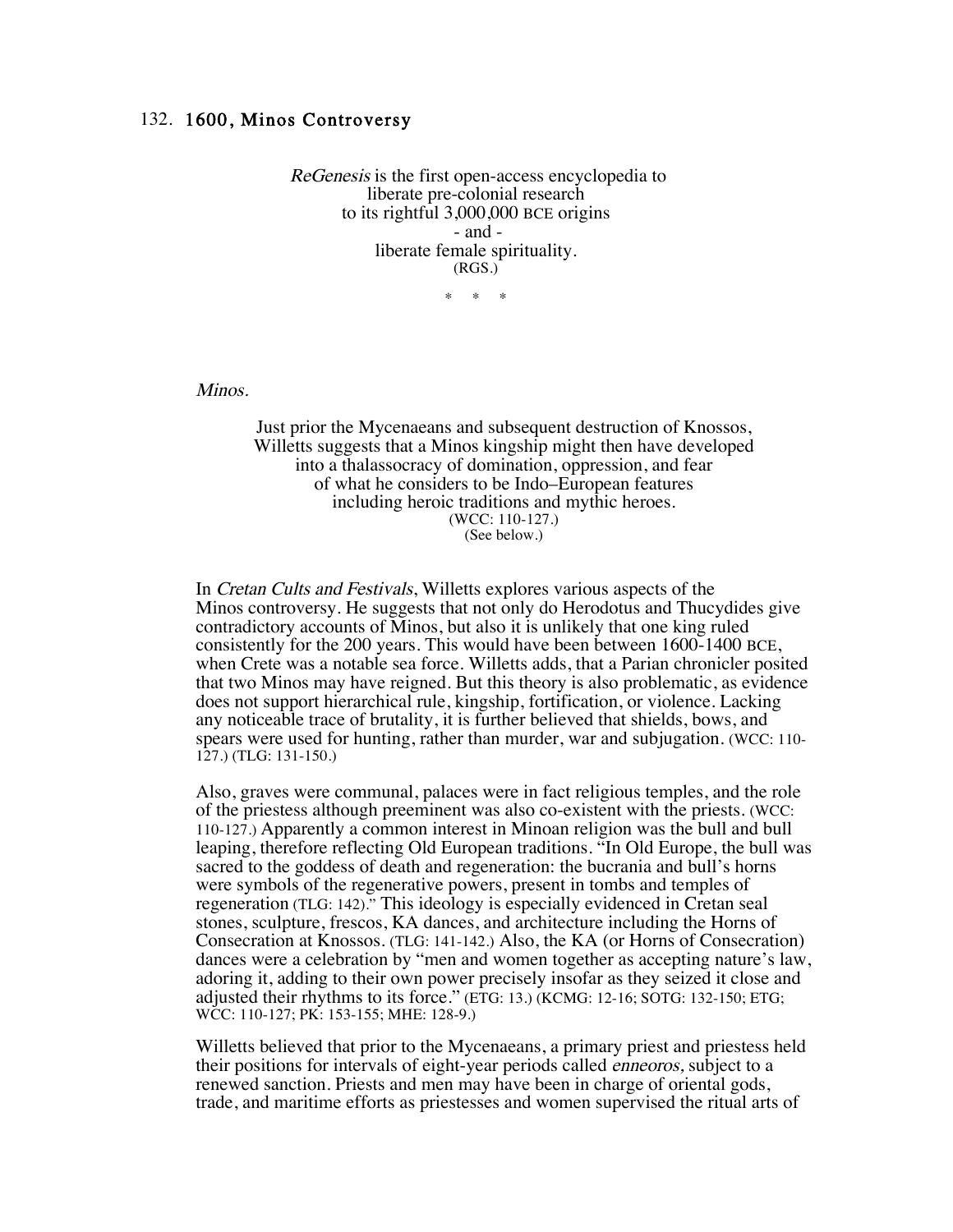cyclical goddess mysteries relative to vegetation, land, childbirth, death, healing, and crafts. Just prior the Mycenaeans and subsequent destruction of Knossos, Willetts suggests that a Minos kingship might then have developed into a thalassocracy of domination, oppression, and fear of what he considers to be Indo-European features (WCC: 110-127) including heroic traditions and mythic heroes.

Further research on theocratic cosmologies, mythic heroes, and savior Godtraditions:

- Aarons, Mark, and John Loftus. Unholy Trinity: The Vatican, the Nazis, and the Swiss Banks. New York, NY: St. Martin's Griffin, 1998. (UT.)
- Baring, Anne, and Jules Cashford. The Myth of the Goddess: Evolution of an Image. London, England: Viking, 1991. 290-298. (MG.)
- Berry, Jason, and Gerald Renner. Vows of Silence: The Abuse of Power in the Papacy of John Paul II. New York, NY: Free Press, 2004. (VOS.)
- Christ, Carol P. Rebirth of the Goddess: Finding Meaning in Feminist Spirituality. New York, NY: Addison-Wesley, 1997. 48-49; 160-171. (ROG.)
- \_\_\_\_\_. "Patriarchy as a System of Male Dominance Created at the Intersection of the Control of Women, Private Property, and War, Part 2." Feminism and Religion (18 Feb. 2013 http://feminismandreligion.com). (PSM.)
- \_\_\_\_\_. "A New Definition of Patriarchy: Control of Women's Sexuality, Private Property, and War." *Feminist Theology* 24:3 (April 2016): 214-225. (NDP.)
- Curran, L. C. "Rape and Rape Victims in the Metamorphoses." Arethusa 11.1-2 (1978): 213-241. (RPV.)
- Eilberg-Schwartz, Howard, and Wendy Doniger. Off with Her Head! The Denial of Women's Identity in Myth, Religion, and Culture. Berkeley, CA: University of California Press, 1995. (OWH.)
- Finkelberg, Margalit. Greeks and Pre-Greeks: Aegean Prehistory and Greek Heroic Tradition. Cambridge, England: Cambridge University Press, 2005. 173-176. (GPG.)
- Goodison, Lucy. Moving Heaven and Earth: Sexuality, Spirituality and Social Change. Aylesbury, Bucks, England: The Women's Press, 1990. (MHE.)
- Hinds, Stephen. The Metamorphosis of Persephone: Ovid and the Self-Conscious Muse. Cambridge [Cambridgeshire], England: Cambridge University Press, 1987. (MOP.)
- Jantzen, Grace. Foundations of Violence. London, England: Routledge, 2004. (FV.)
- Keller, Mara Lynn. "Violence against Women and Children in Scriptures and in the Home." The Rule of Mars: Readings on the Origins, History and Impact of Patriarchy. Ed. Christina Biaggi. Manchester, CT: Knowledge, Ideas & Trends, 2005. 225-240. (VA.)
- Kertzer, David I. The Pope and Mussolini: The Secret History of Pius XI and the Rise of Fascism in Europe. Oxford, England: Oxford University Press, 2014. (TPM.)
- Martos, Joseph, and Pierre Hégy. Equal at the Creation: Sexism, Society, and Christian Thought. Toronto, Canada: University of Toronto Press, 1998. (EAC.)
- Rayor, Diane. The Homeric Hymns: A Translation, with Introduction and Notes. Berkeley, CA: University of California Press, 2004. (HH.)
- Reid-Bowen, Paul. Goddess as Nature: Towards a Philosophical Thealogy. Burlington, VT: Ashgate Publishing Co., 2007. (GAN.)
- Richlin, Amy. "Reading Ovid's Rapes." Arguments with Silence: Writing the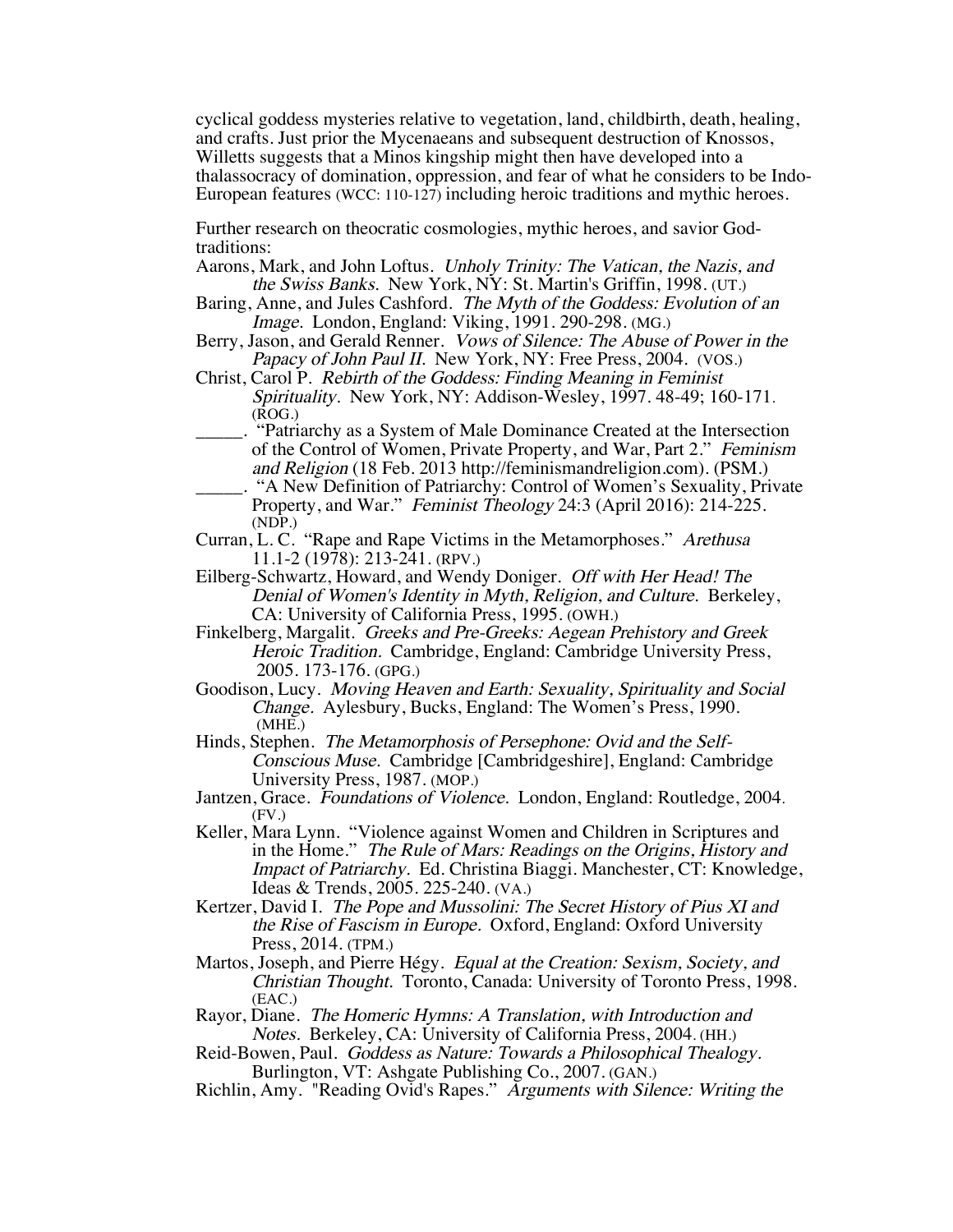History of Roman Women. Ann Arbor, MI: The University of Michigan Press, 2014. 158-179. (ROR.)

- Sissa, Giulia. "The Sexual Philosophies of Plato and Aristotle." A History of Women in the West: I. From Ancient Goddesses to Christian Saints. Ed. Pauline Schmitt Pantel. Trans. Arthur Goldhammer. Cambridge, MA: Harvard University Press, 1992. 46-81. (SPPA.
- Thornhill, Randy, and Craig T. Palmer. A Natural History of Rape: Biological Bases of Sexual Coercion. Cambridge, MA: MIT Press, 2000. (NHR)
- Weil, Simone. *The Iliad: Or, the Poem of Force.* Wallingford, PA: Pendle Hill, 1962. (TLPF.)
- Yalom, Marilyn. "Wives in the Ancient World: Biblical, Greek, and Roman Models." A History of the Wife. New York, NY: Harper Collins, 2001. (HOW.)

Further research: 1580, Zeus; 1600, Mycenaeans Dominant on Greek Mainland; 1450-1100, Late Bronze Age Crete; 1100-800, Iron Age; and 1100-800, Mediterranean Dark Ages. (RGS.)

Further Crete research: 7000-3500 (1450), Old Europe; 7000-5000, Early Neolithic Crete; 3100-2600, Proto Bronze Age Crete; 2600-2000, Early Bronze Age Crete; 2600-2150, Myrtos; 2000-1450, Middle Bronze Age Crete; 1450- 1100, Late Bronze Age Crete; 1625, Thera; 1600, Mycenaeans Dominant on Greek Mainland; 1580, Zeus; 1100-800, Iron Age; and 1100-800, Mediterranean Dark Ages. (RGS.)

Further Crete and Aegean research:

- Alexiou, Stylianos, Nikolaos Platon, and Hanni Guanella. Ancient Crete. Trans. D. J. S. Thomson. London, England: Thames & Hudson, 1968. (AC.)
- Arthur, Marilyn B. "Early Greece: The Origins of the Western Attitude toward Women." Women in the Ancient World: The Arethusa Papers. Eds. John Peradotto, and J. P. Sullivan. Albany, NY: State University of New York Press, 1984. 7-58. (EG.)
- Conn, Marie A. "Pandora and Eve: The Manipulation and Transformation of Female Archetypes." Balancing the Scales: An Examination of the Manipulation and Transformation of Symbolic Concepts of Women. Eds. Marie A. Conn and Therese B. McGuire. Lanham, MD: University Press of America, 2003, 1- 24. (PAE.)
- Dietrich, Bernard C. The Origins of Greek Religion. Berlin, Germany: Walter De Gruyter, 1974: 11, 96-106. (OGR.)
- . Tradition in Greek Religion. New York, NY: Walter de Gruyter, 1986 (TIGR.)
- Gesell, Geraldine C. Town, Palace, and House Cult in Minoan Crete. "Studies in Mediterranean Archeology" Vol. 67. Göteborg: P. Åströms Förlag, 1985: Ch. I: 2. (TP.)
- Keller, Mara Lynn. "Crete of the Mother Goddess: Communal Rituals and Sacred Art." *Re Vision* 20.3 (Winter 1998): 12-16. (KCMG.)
- Lubell, Jarrett A. "The Minoans of Crete." Archaeology 68.3 (May-Jun. 2015): 28-35. (MOC.)
- Mellersh, H. E. L. Minoan Crete. New York, NY: Putnam, 1967. (MMC.)
- Platon, Nicolas. Crete. Geneva, Switzerland: Nagel Publishers, 1966. (C.)
- Rutkowski, Bogdan. Cult Places of the Aegean. New Haven, CT: Yale University Press, 1986. (CPA.)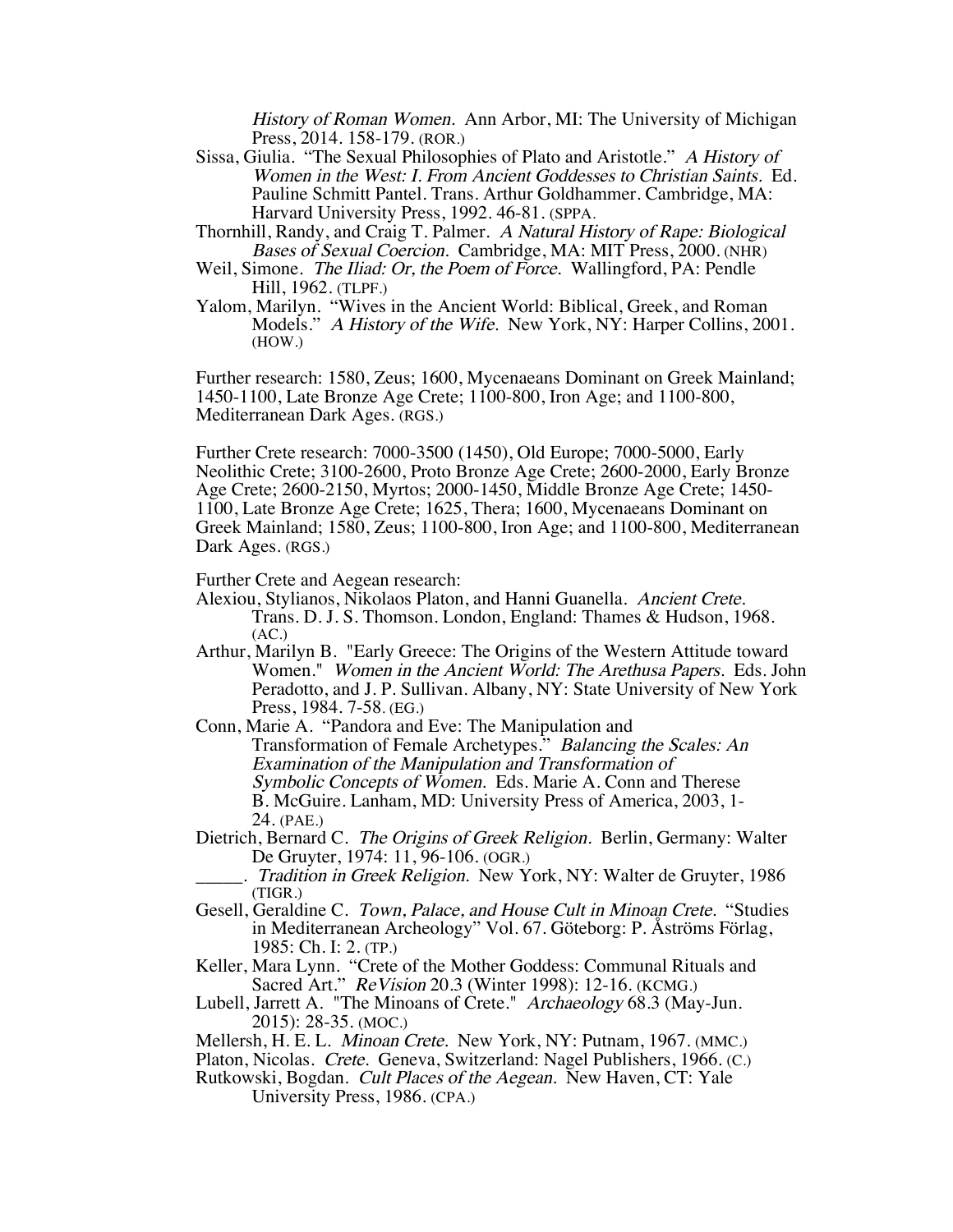An extensive discussion about the Mycenaean–Minoan culture as a hybrid of both Old European and Indo–European elements that were later assimilated by the Classical Greece, c. 500 BCE: 1450-1100 BCE, Late Bronze Age Crete. (RGS.)

MINOAN BULL HEAD: CRETE, GREECE. PHOTO: © GSA. DESCRIPTION: MINOAN BULL HEAD. SLIDE LOCATION CRETE, SHEET 1, ROW 3, SLEEVE 2, SLIDE #9, BCE. CU\_CRE\_S1\_R3\_SL2\_S9. SHOT ON LOCATION: HERAKLION MUSEUM, CRETE. NOTE 1: FIELDWORK PROJECT 1982.

IMAGE: BRONZE MINOAN BULL–LEAPING SCULPTURE: CRETE, GREECE. PHOTO: © GSA. DESCRIPTION: BRONZE MINOAN BULL–LEAPING SCULPTURE OF AN ACROBAT IN FLIGHT THOUGHT TO REPRESENT A RELIGIOUS ACTIVITY, SUCH AS THE HARVEST FESTIVAL. (KCMG: 12-16.) SLIDE LOCATION CRETE, SHEET 3, ROW 3, SLEEVE 1, SLIDE #31, BCE. CU\_CRE\_S3\_R3\_SL1\_S31. SHOT ON LOCATION: BRITISH MUSEUM: LONDON, ENGLAND. NOTE 1: "IT IS TO THIS PERIOD THAT MOST OF THE FAMOUS BULL-LEAPING PICTURES [AND SCULPTURES] BELONG (MHE: 128-9)." NOTE 2: IN OLD EUROPE, THE BULL WAS SACRED TO THE GODDESS OF DEATH AND REGENERATION: THE BUCRANIA AND BULL'S HORNS WERE SYMBOLS OF THE REGENERATIVE POWERS, PRESENT IN TOMBS AND TEMPLES OF REGENERATION (TLG: 142). NOTE 3: FIELDWORK PROJECT 2002. PHOTO NOTE: ILLUSTRATION ENHANCEMENT, CHRISI KARVONIDES' TEAM. IMAGE: BULL PENDANTS: CRETE, GREECE. PHOTO: © GSA. DESCRIPTION TWO BULL PENDANTS, CRETE, GREECE. SLIDE LOCATION MSC. GREECE, SHEET 1, ROW 3, SLEEVE 3, SLIDE #24, BCE. CO\_MGR\_S1\_R3\_SL3\_S24. SHOT ON LOCATION: BRITISH MUSEUM: LONDON, ENGLAND. NOTE 1: FIELDWORK PROJECT 1999. IMAGE: KA PLUS HORNS OF CONSECRATION: FRANCE.

PHOTO: © GSA. DESCRIPTION: KA MOTIFS ILLUSTRATED IN BOTH HUMAN AND ANIMAL MOTIFS (BULL HORNS OF CONSECRATION). SLIDE LOCATION NEO. PAL. FRENCH: SHEET 5, ROW 1, SLEEVE 5, SLIDE #55, BRONZE AGE BCE. CU\_NPF\_S5\_R1\_SL5\_S55.jpg SHOT ON LOCATION: MUSÉE DES ANTIQUITÉS NATIONALES: SAINT-GERMAIN-EN-LAYE, FRANCE, JUST OUTSIDE OF PARIS. NOTE 1: FIELDWORK PROJECT 1980-1989.

IMAGE: STANDING MINOAN FIGURE WITH BULL HORNS: CRETE, GREECE. PHOTO: © GSA. DESCRIPTION: PENDANT OF STANDING MINOAN FIGURE IN KILT, POLOS HEADDRESS AND EARRINGS PLUS BIRDS AND STYLIZED BULL HORNS. SLIDE LOCATION CRETE, SHEET 3, ROW 2, SLEEVE 2, SLIDE #16, BCE. CU\_CRE\_S3\_R2\_SL2\_S16. SHOT ON LOCATION: BRITISH MUSEUM: LONDON, ENGLAND. NOTE 1: "KA POSTURE OF RAISED ARMS ALSO KNOWN AS CELEBRATION ORANT POSTURE (DM: 12; RGS)." NOTE 2: FIELDWORK PROJECT 2002.

IMAGE: MINOAN – MYCENAEAN BEE PENDANT: MALIA, CRETE. PHOTO: © GSA. DESCRIPTION: GOLD MINOAN – MYCENAEAN PENDANT OF DOUBLE BEE GODDESS INC. TWO BEES CARRYING DROPS OF HONEY. SLIDE LOCATION MSC. GREECE, SHEET 4, ROW 1, SLEEVE 5, SLIDE #30, BCE. CO\_MGR\_S4\_R1\_SL5\_S30.